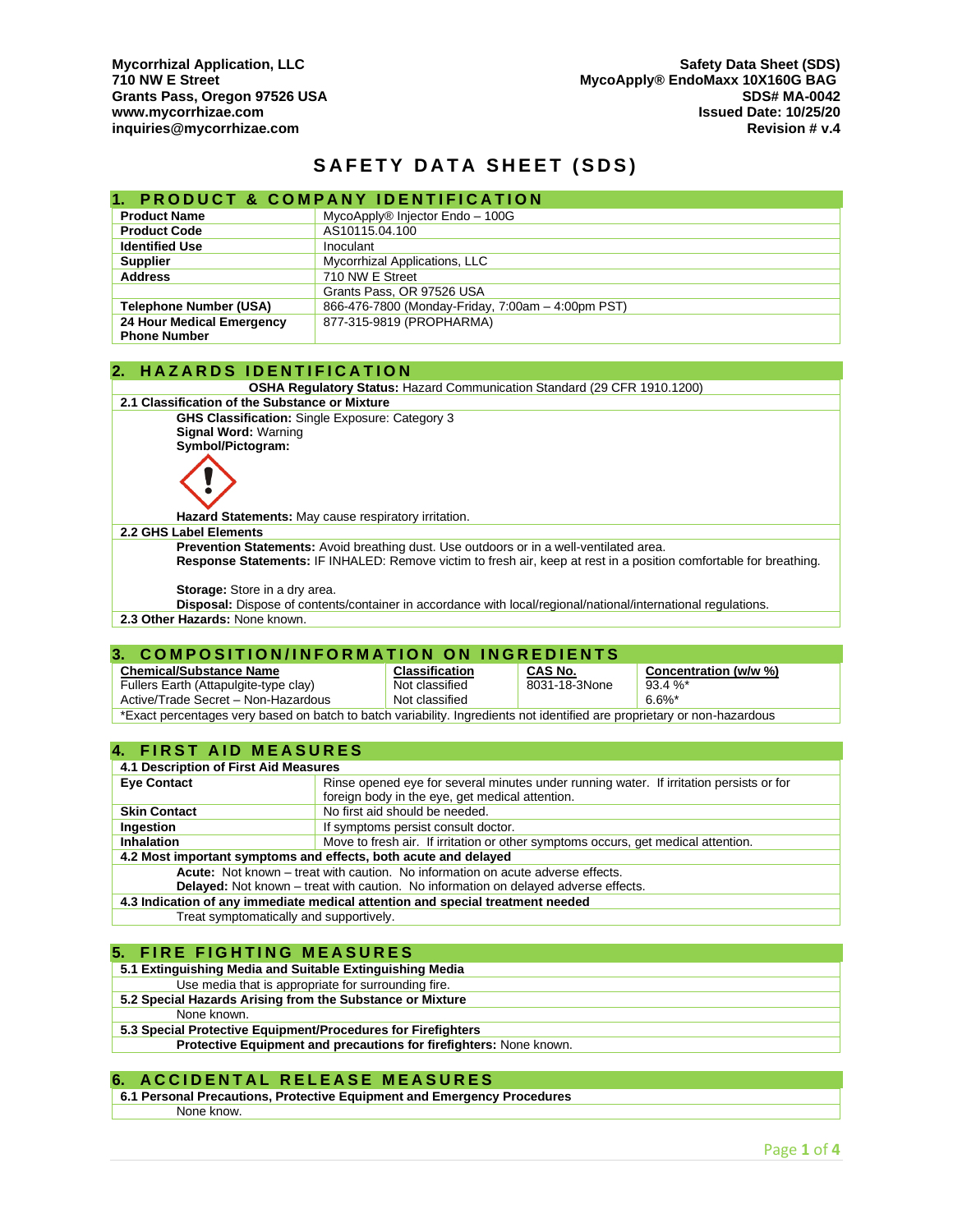#### **6.2 Environmental Precautions** None know.

**6.3 Methods and Material for Containment and Cleaning Up** Sweep up and collect for proper disposal.

#### **7. H A N D L I N G & S T O R A G E**

#### **7.1 Precautions for Safe Handling**

Avoid breathing dust. Ensure good ventilation/exhaustion at the workplace.

**7.2 Conditions for Safe Storage, Including any Incompatibilities**

Store in a dry area. Avoid consistent temperature above 120 degrees Fahrenheit. Keep container tightly sealed.

### **8. EXPOSURE CONTROLS/PERSONAL PROTECTION**

| <b>8.1 Exposure Controls</b>      |                                                                                                       |  |
|-----------------------------------|-------------------------------------------------------------------------------------------------------|--|
| <b>Engineering Controls</b>       | For operations where the exposure limit may be exceeded, local exhaust<br>ventilation is recommended. |  |
| <b>Respiratory Protection</b>     |                                                                                                       |  |
| 8.2 Personal Protective Equipment |                                                                                                       |  |
| <b>Skin Protection</b>            | None required for normal use.                                                                         |  |
| <b>Eye Protection</b>             | Safety glasses or goggles if needed to prevent eye contact.                                           |  |
| <b>Respiratory Protection</b>     | None required for normal use. For operations where the dust concentration may                         |  |
|                                   | be excessive, a dust respirator may be used. Follow OSHA regulations in the                           |  |
|                                   | selection and use of respiratory protection.                                                          |  |

#### **9. PHYSICAL & CHEMICAL PROPERTIES 9.1 Information on basic Physical and Chemical Properties Property Value** State Powder Appearance **Pale** Odor **Earthy**;Nutty Odor Threshold NA pH NA Melting Point /Freezing Point 1710°C / Not applicable<br>
Initial boiling point & range 4046°F (2230°C) Initial boiling point & range Flashpoint NA<br>Evaporation Rate (Butyl acetate=1) NA Evaporation Rate (Butyl acetate=1) Flammability (solid, gas) NA Flammable Limits in Air % by Volume LEL (Lower) NA UEL (Upper) NA Vapor pressure NA Vapor density (air=1) NA Relative Density (water=1) NA Solubility NA Partition coefficient (n-octanol/water) NA Autoignition temperature NA Decomposition temperature MAN<br>Viscosity NA Viscosity NA<br>Flammability Class NA Flammability Class Oxidation Properties NA

| <b>10. STABILITY &amp; REACTIVITY</b>                        |                                                       |  |
|--------------------------------------------------------------|-------------------------------------------------------|--|
| No further relevant information available<br>10.1 Reactivity |                                                       |  |
| <b>10.2 Chemical Stability</b>                               | No decomposition if used according to specifications. |  |
| 10.3 Possibility of Hazardous Reactions                      | No further relevant information available.            |  |
| 10.4 Conditions to Avoid                                     | No further relevant information available.            |  |
| 10.5 Incompatible Material                                   | No further relevant information available.            |  |
| 10.6 Hazardous Decomposition Products                        | No dangerous decomposition products known-            |  |

# **11. TOXICOLOGICAL INFORMATION**

**11.1 Information on Toxicological Effects**

**Likely Routes of Exposure**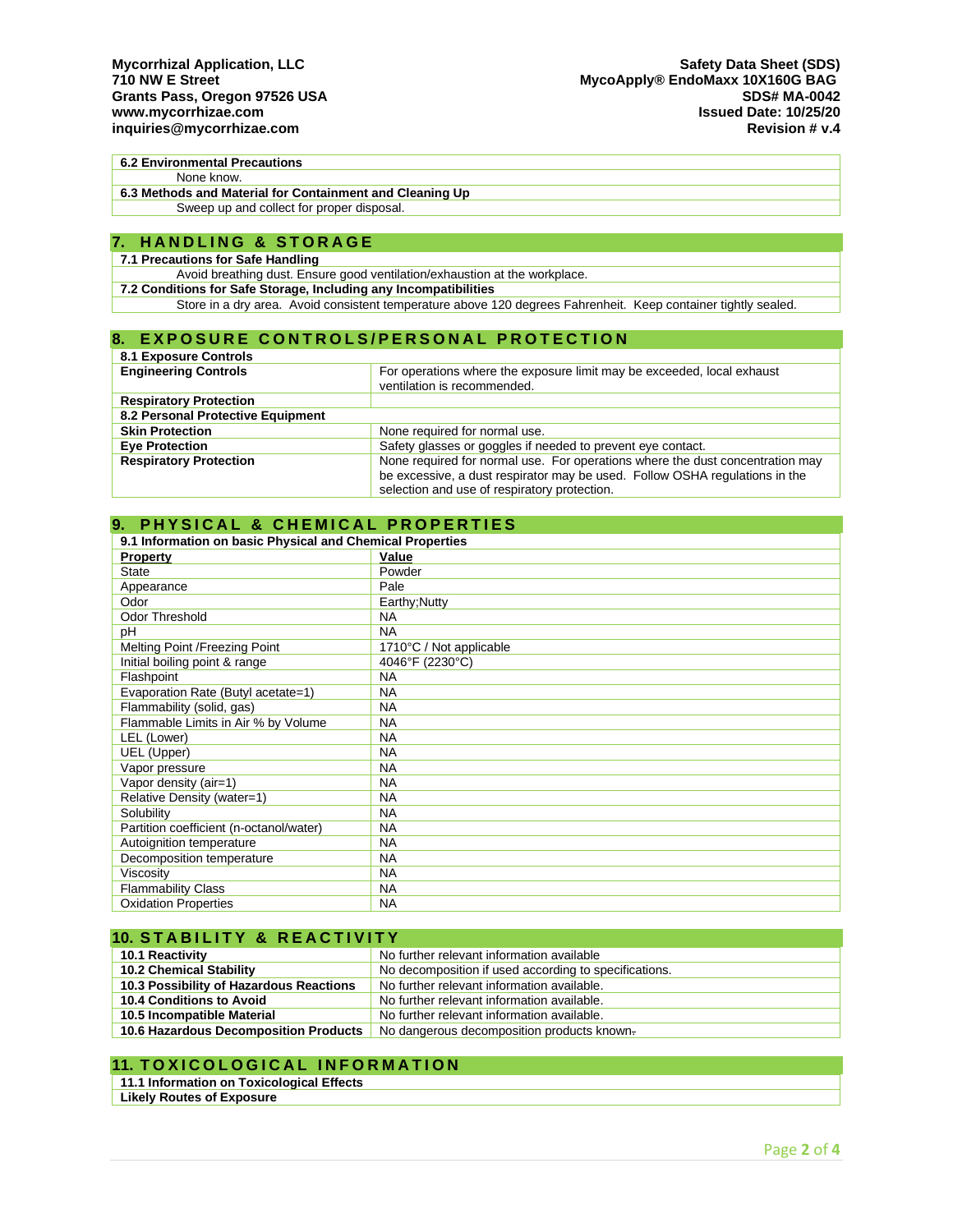| Ingestion                     | No adverse effects expected with unused material.                                                                       |  |
|-------------------------------|-------------------------------------------------------------------------------------------------------------------------|--|
| <b>Inhalation</b>             | Inhalation of excessive concentrations of dust may cause irritation of mucous membranes<br>and upper respiratory tract. |  |
| <b>Eve Contac</b>             | Contact with excessive concentrations of dust may cause irritation.                                                     |  |
| <b>Skin Contact</b>           | No known hazard.                                                                                                        |  |
| <b>Formulation Toxicology</b> |                                                                                                                         |  |

### **12. ECOLOGICAL INFORMATION**

| <b>12.1 Ecotoxicity</b>               |                                           |
|---------------------------------------|-------------------------------------------|
| 12.2 Persistence and                  | No further relevant information available |
| Degradability                         |                                           |
| <b>12.3 Bioaccumulative Potential</b> | No further relevant information available |
| 12.4 Mobility in Soil                 | No further relevant information available |
| 12.5 Results of PBT and vPvB          | PRT: NA                                   |
| <b>Assessment</b>                     | vPvB: NA                                  |
| 12.6 Other Adverse Effects            | <b>NA</b>                                 |

# **13. D I S P O S A L C O N S I D E R A T I O N S**

# **13.1 Disposal Methods**

**Waste treatment methods:** Recommendation; Recycle or dispose with household trash **Uncleansed packaging:** Recommendation; Disposal must be made according to official regulations**.**

# **14. TRANSPORT INFORMATION**

| <b>14.1 Transport information</b> |                          |             |             |            |
|-----------------------------------|--------------------------|-------------|-------------|------------|
|                                   | <b>DOT</b>               | <b>IMDG</b> | <u>IATA</u> | <b>TDG</b> |
| UN number                         | <b>NA</b>                | <b>NA</b>   | <b>NA</b>   | <b>NA</b>  |
| Proper shipping name              | Not regulated under DOT. | <b>NA</b>   | <b>NA</b>   | <b>NA</b>  |
| Hazard class(es)                  | <b>NA</b>                | <b>NA</b>   | <b>NA</b>   | <b>NA</b>  |
| Packing group                     | <b>NA</b>                | <b>NA</b>   | <b>NA</b>   | <b>NA</b>  |
| <b>Special precautions</b>        | None.                    |             |             |            |

### **15. REGULATORY INFORMATION**

| 15.1 Safety, Health and Environment Regulations/Legislation Specific for the Substance or Mixture |                                                                                               |  |  |
|---------------------------------------------------------------------------------------------------|-----------------------------------------------------------------------------------------------|--|--|
| <b>US TSCA</b>                                                                                    | Components of this product are listed on the EPA TSCA Inventory or exempt from                |  |  |
|                                                                                                   | notification requirements.                                                                    |  |  |
| <b>CERCLA STATUS</b>                                                                              | This product is not subject to CERCLA release reporting.                                      |  |  |
| <b>SARA STATUS</b>                                                                                | Chronic: No CDT: No<br>Acute: No                                                              |  |  |
| <b>SARA 313</b>                                                                                   | None.                                                                                         |  |  |
| <b>RCRA STATUS</b>                                                                                | NA.                                                                                           |  |  |
| <b>EINECS</b>                                                                                     | Components of this product are listed on the EINECS Inventory or exempt from                  |  |  |
|                                                                                                   | notification requirements.                                                                    |  |  |
| <b>State Right-To-Know</b>                                                                        | Consult applicable national, state provincial or local laws to determine regulations, laws or |  |  |
|                                                                                                   | ordinances which may be applicable.                                                           |  |  |
| <b>OSHA HAZARD</b>                                                                                | Not defined by the OSHA Hazard Communication Standard, 29 CFR.                                |  |  |
| <b>COMMUNICATION STANDARD</b>                                                                     |                                                                                               |  |  |
| 15.2 Pesticide Labeling: Not an EPA registered pesticide.                                         |                                                                                               |  |  |

### **16. OTHER INFORMATION**

| <b>HMIS Ratings:</b>                              | Health $-0^*$ | Flammability – 0                                                                                    | Reactivity $-0$  |  |  |
|---------------------------------------------------|---------------|-----------------------------------------------------------------------------------------------------|------------------|--|--|
|                                                   |               | $0$ = Minimal Hazard, 1 = Slight Hazard, 2 = Moderate Hazard, 3 = Serious Hazard, 4 = Severe Hazard |                  |  |  |
|                                                   |               |                                                                                                     |                  |  |  |
| NFPA Hazard Ratings: Health $-0^*$                |               | Flammability – 0                                                                                    | $Reactivity - 0$ |  |  |
|                                                   |               | $0 =$ Minimal Hazard, 1 = Slight Hazard, 2 = Moderate Hazard, 3 = Serious Hazard, 4 = Severe Hazard |                  |  |  |
|                                                   |               |                                                                                                     |                  |  |  |
| 16.1 GHS Abbreviations and Phrases for Reference: |               |                                                                                                     |                  |  |  |
| $\circledR$ = Registered Trademark                |               |                                                                                                     |                  |  |  |
| $™$ = Registered Trademark                        |               |                                                                                                     |                  |  |  |
| $L = Listed$                                      |               |                                                                                                     |                  |  |  |
| $S = Short-term$                                  |               |                                                                                                     |                  |  |  |
| $N/A = Not Applicable$                            |               |                                                                                                     |                  |  |  |
| $N/L = Not$ Listed                                |               |                                                                                                     |                  |  |  |
| $N/D = Not Determined$                            |               |                                                                                                     |                  |  |  |
|                                                   |               |                                                                                                     |                  |  |  |